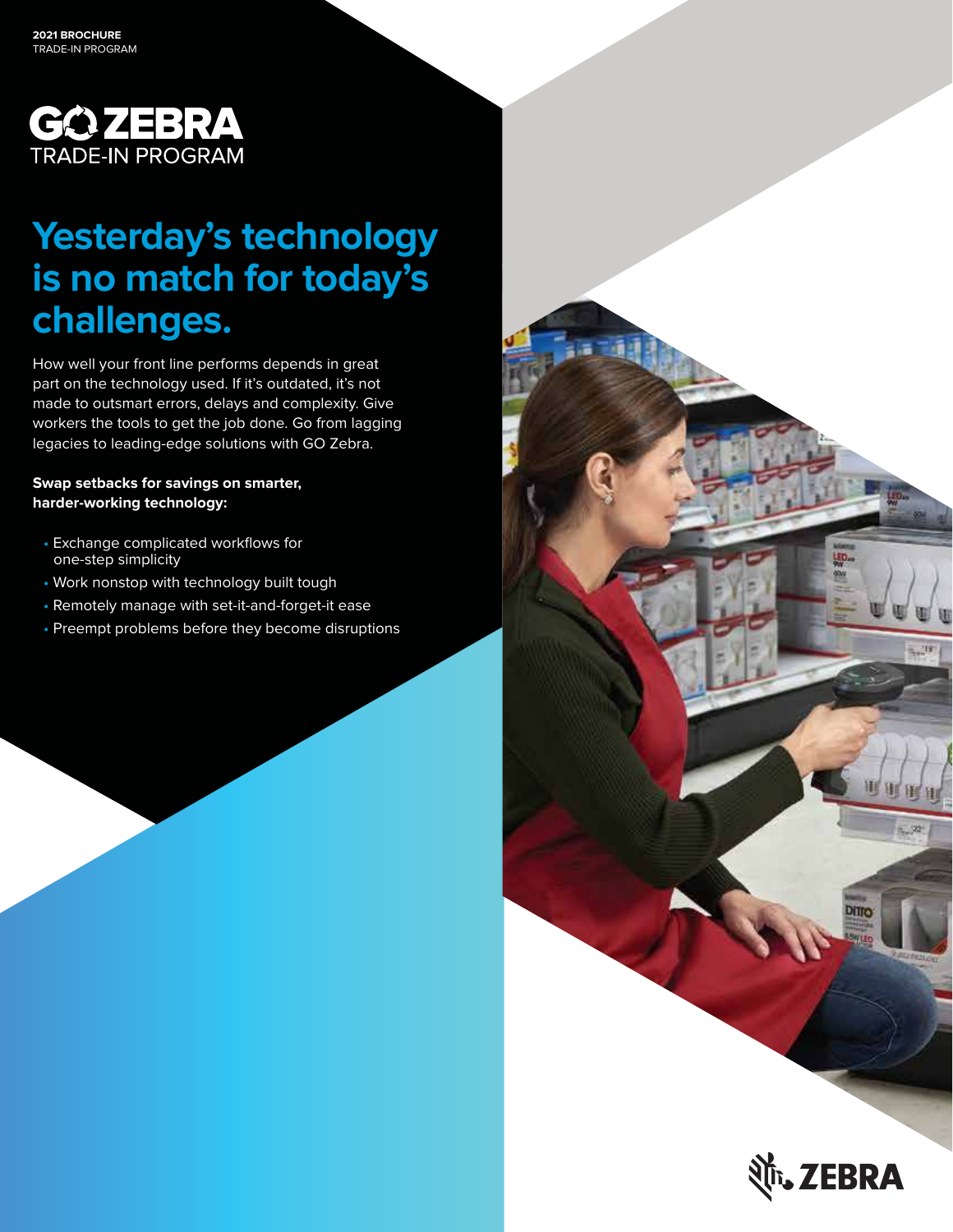#### र्णेष्**, ZEBRA**



Staying one step ahead takes mobile computers and tablets that are ahead of their class in intelligence. Smart enough to shave workloads and sharpen decision-making. Ones made for the daily grind that won't come to a grinding halt. That's how you put answers at your workers' fingertips and time on their side. See how eligible Zebra mobile computers and tablets move the performance needle.

| <b>Purchase Mobile Computer/Tablet</b>                         | <b>End User</b><br><b>Rebate</b> |
|----------------------------------------------------------------|----------------------------------|
| MC9300, TC8300, VC80X, VC83                                    | \$250                            |
| MC3300, WT6000, MC33X, WT63                                    | \$200                            |
| L10 Rugged Tablets (XBOOK, XSLATE, XPAD),<br><b>TC77, TC72</b> | \$100                            |
| TC57, TC52, TC52-HC, TC52X, TC52X-HC, TC57X                    | \$75                             |
| RS6000, RS5100                                                 |                                  |

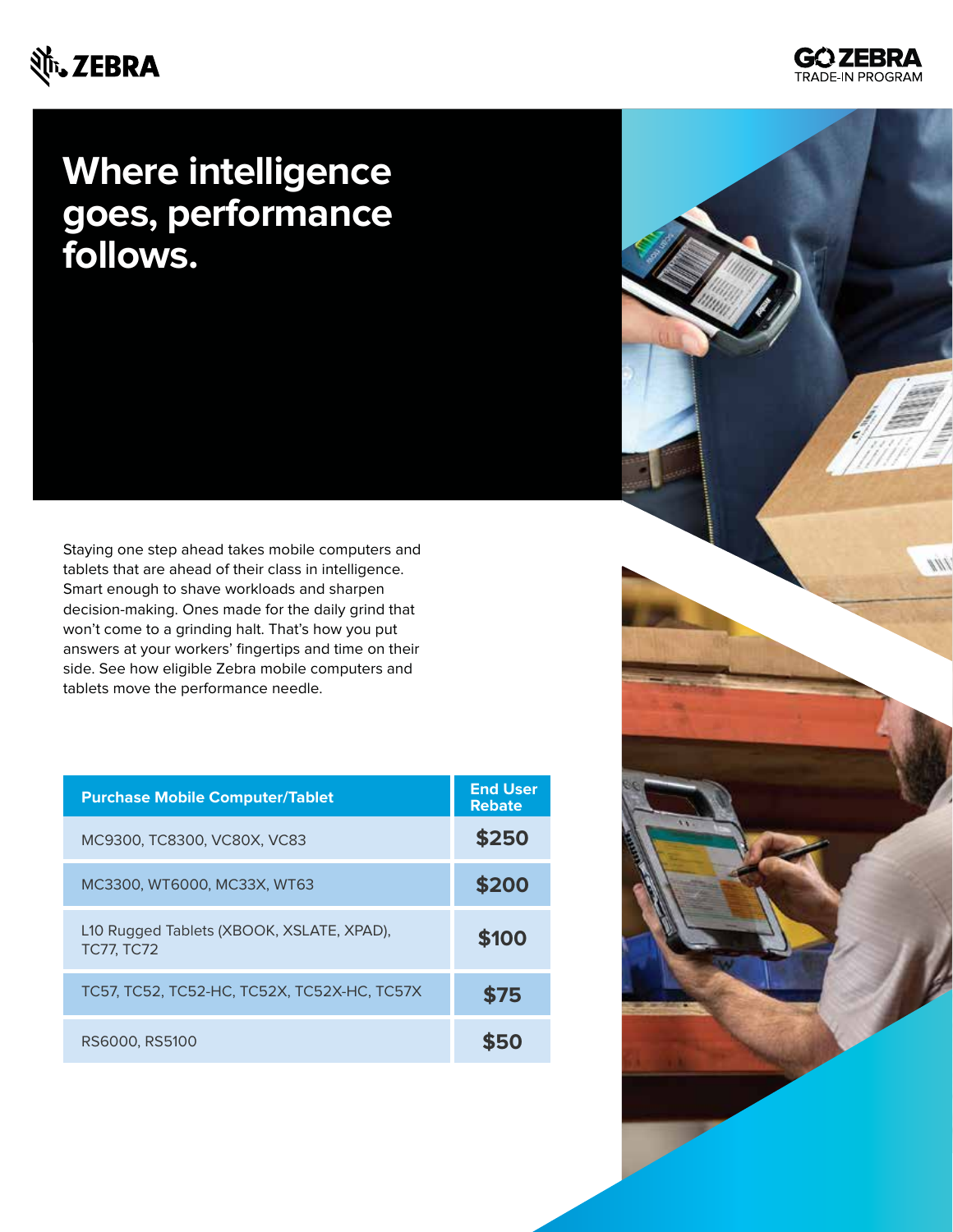#### र्शे<sub>ं</sub>, ZEBRA



# **Shorter checkouts. Safer care. Superior service.**

From the checkout line to the production line, from the hospital room to the stockroom, capture critical data the first time. Every time. In no time. Without errors. Exchange qualified scanners for next-generation, productivity regenerators that push the edge of what's possible.

| <b>Purchase Barcode Scanners</b> | <b>End User</b><br><b>Rebate</b> |
|----------------------------------|----------------------------------|
| <b>DS9908</b>                    | \$25                             |
| DS8108, DS8108-HC                | \$25                             |
| DS8178, DS8178-HC                | \$25                             |
| DS3608, DS3678                   | \$25                             |
| <b>DS9308</b>                    | \$20                             |
| DS4608, DS4608-HC                | \$20                             |
| LI3608, LI3678                   | \$20                             |
| DS2208, DS2278                   | \$15                             |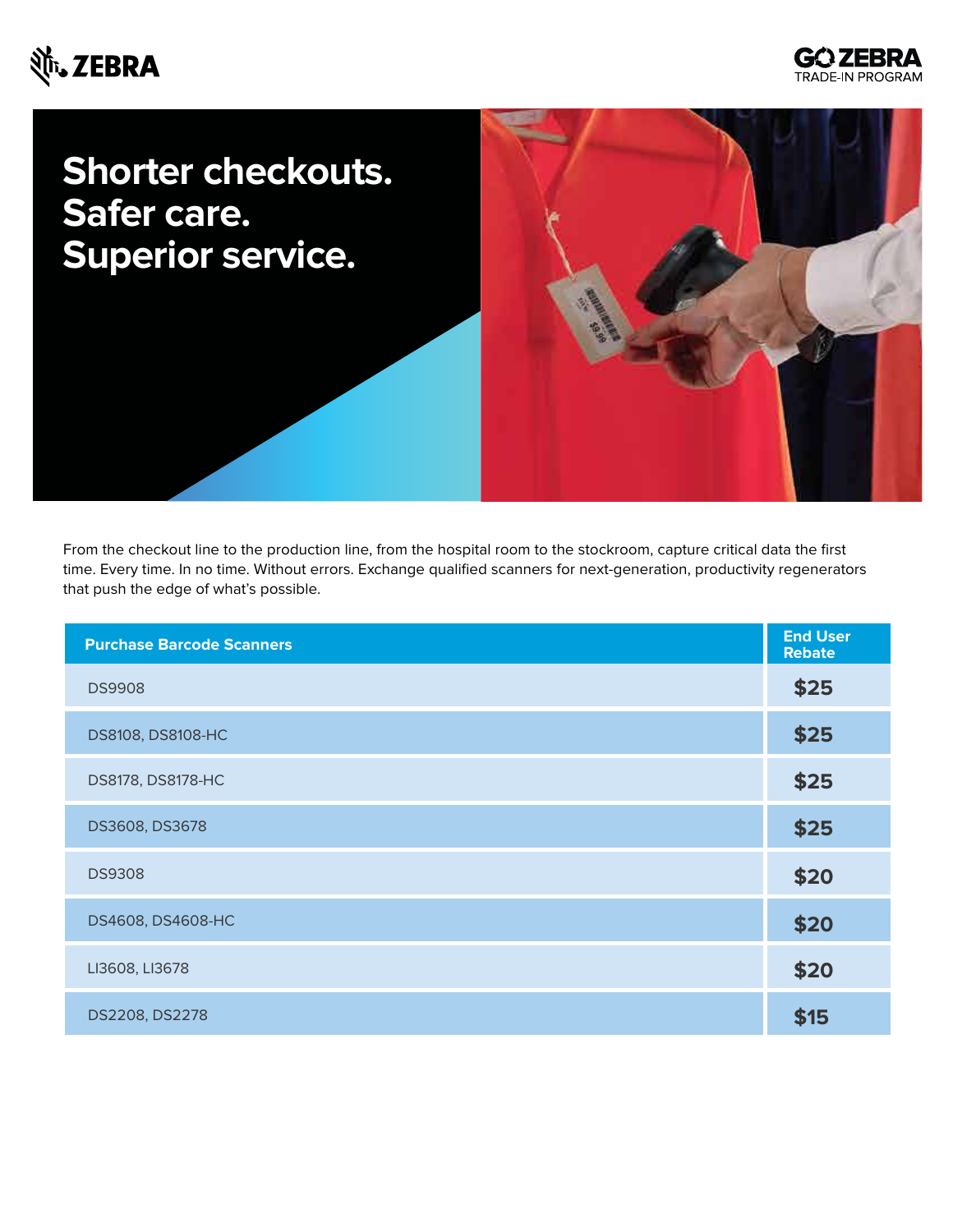### Nit. ZEBRA



## **Unwavering performance for unyielding demands.**



Your printer has to work. Period. In blazing heat, frigid cold and pouring rain. Whether dropped or dirtied. It will if it's a Zebra printer for your needs, environments and challenges. Ready to trade downtime for uptime, all the time? Choose from the listed printers. All will upgrade confidence, while offsetting costs.

| <b>Purchase Printers</b>                                 | <b>Rebate</b> | <b>Zebra ONECARE Rebate</b> | <b>Total Possible Rebate</b> |
|----------------------------------------------------------|---------------|-----------------------------|------------------------------|
| ZT620, 220Xi4                                            | \$500         | \$50                        | \$550                        |
| ZE500, ZE500R                                            | \$500         |                             | \$500                        |
| ZT610                                                    | \$300         | \$50                        | \$350                        |
| ZT510                                                    | \$200         | \$50                        | \$250                        |
| ZT420, ZT421                                             | \$150         | \$50                        | \$200                        |
| ZQ630, ZQ620, ZQ620-HC,<br>ZQ610, ZQ610-HC, ZQ521, ZQ520 | \$100         | \$25                        | \$125                        |
| ZQ511, ZQ510, ZQ320, ZQ310                               | \$75          | \$25                        | \$100                        |
| <b>ZD510-HC</b>                                          | \$75          |                             | \$75                         |
| ZT220, ZT230                                             | \$50          | \$25                        | \$75                         |

| <b>Card Printers</b>                                                   |       |      |       |
|------------------------------------------------------------------------|-------|------|-------|
| ZXP Series 9 Dual-Sided Laminator                                      | \$600 | \$50 | \$650 |
| <b>ZXP Series 9 Single-Sided</b><br>Laminator, ZXP Series 9 Dual-Sided | \$450 | \$50 | \$500 |
| <b>ZXP Series 7 Dual-Sided</b><br>Laminator                            | \$400 | \$50 | \$450 |
| <b>ZXP Series 7 Single-Sided Laminator</b>                             | \$300 | \$50 | \$350 |
| <b>ZXP Series 7 Dual-Sided</b>                                         | \$250 | \$50 | \$300 |
| <b>ZXP Series 9 Single-Sided</b>                                       | \$225 | \$50 | \$275 |
| ZC300 Dual-Sided, ZC350 Dual Sided                                     | \$200 | \$25 | \$225 |
| <b>ZXP Series 7 Single-Sided</b>                                       | \$125 | \$50 | \$175 |
| ZC300 Single-Sided, ZC350 Single-Sided                                 | \$100 | \$25 | \$125 |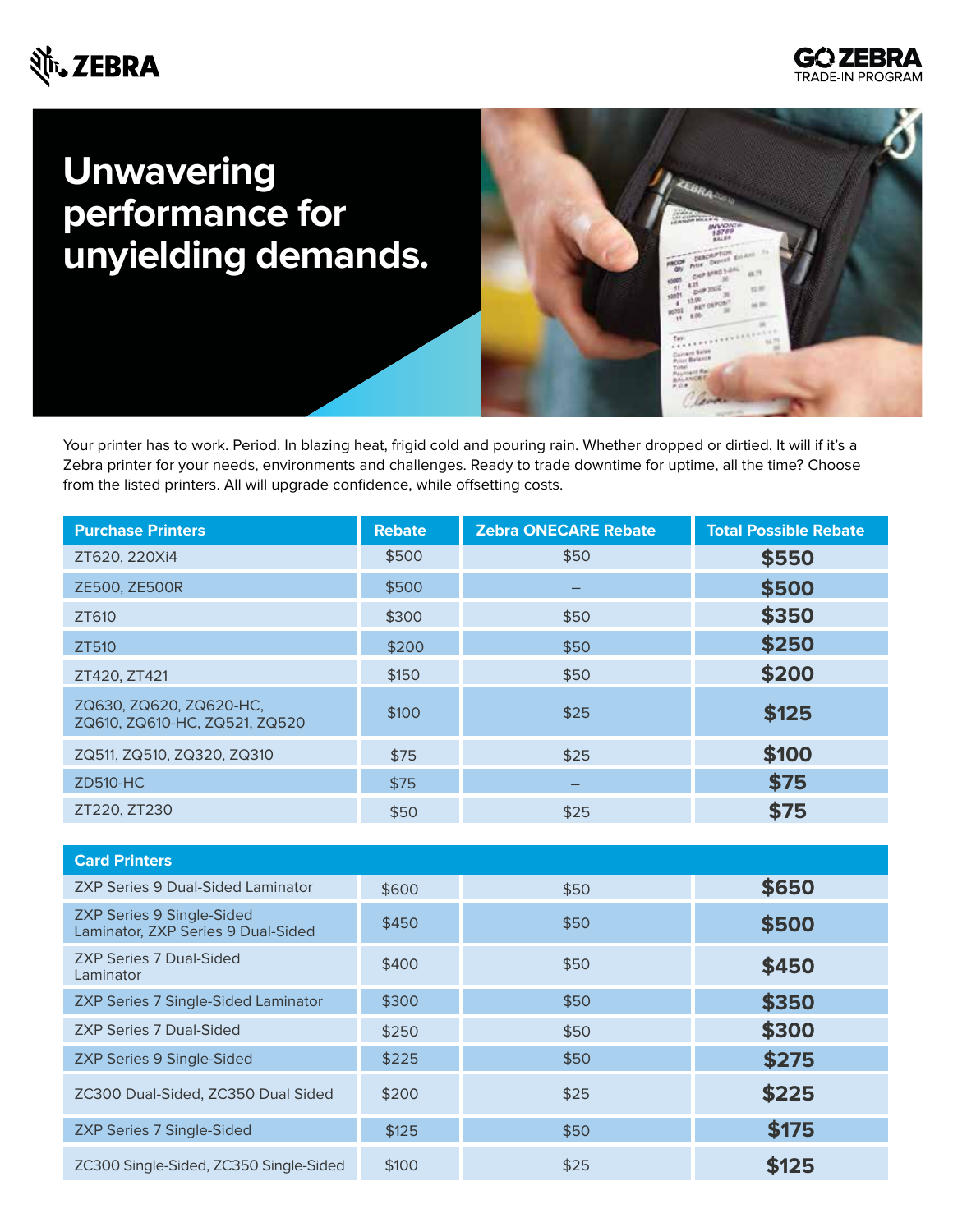### र्शे<sub>ं</sub>, ZEBRA



## **Give on-the-go printers more staying power.**



Earn \$20 cash back on Zebra's new Dual 3-Slot Battery Charger when you trade in the Quad Battery Charger. Zebra's Dual 3-Slot Battery Charger is designed to simultaneously charge up to six PowerPrecision+ batteries from a single AC outlet. The Dual 3-Slot Battery Charger supports the following PowerPrecision+ batteries:

- ZQ610/ZQ620/QLn220/QLn320/ZQ500 Standard Battery Packs
- QLn220/QLn320/ZQ500 Extended Battery
- ZQ610/ZQ620/QLn220/QLn320 Healthcare Battery Packs
- ZQ630/QLn420 Battery Packs

| Purchase the Following Zebra Dual 3 Slot Charger | <b>Eligible Zebra</b><br><b>Trade-in SKU</b> | <b>End User</b><br>Rebate |
|--------------------------------------------------|----------------------------------------------|---------------------------|
| SAC-MPP-6BCHUS1-01                               | AC18177-5                                    | \$20                      |

As lithium-ion batteries age, their performance degrades. Less uptime, longer charge times and constantly swapping out batteries will only slow down your operations. Make the smart move, and get rewarded, by refreshing your mobile printer batteries with GO Zebra. Just trade in your old batteries — including select competitor's models — and replace them with new Zebra Batteries to earn \$10 cash back for every qualifying purchase.

| <b>Purchase Any of the Following Zebra</b><br><b>Mobile Printer Batteries</b> | <b>Eligible Zebra</b><br><b>Trade-in SKUs</b>                | <b>End User</b><br><b>Rebate</b> |
|-------------------------------------------------------------------------------|--------------------------------------------------------------|----------------------------------|
| ZQ610/ZQ620/QLn220/QLn320/ZQ500 Standard Battery Pack                         | P1031365-059, P1031365-025,<br>BTRY-MPP-34MA1-01             | \$10                             |
| ZQ630/QLn420 Battery                                                          | P1050667-016<br>BTRY-MPP-68MA1-01                            | \$10                             |
| QLn220/QLn320 Healthcare Battery<br>ZQ610/ZQ620                               | P0165668-018<br>BTRY-MPP-34MAHC1-01                          | \$10                             |
| <b>iMZ Series</b>                                                             | AK18353-1                                                    | \$10                             |
| ZQ320 & ZQ310                                                                 | BTRY-MPM-22MA1-01                                            | \$10                             |
| ZQ110                                                                         | P1070125-107<br>P1070125-108<br>P1070125-007<br>P1070125-008 | \$10                             |

\*Trade-ins from alternate battery suppliers are also eligible. Trade-in on charger only available on SKU listed above.